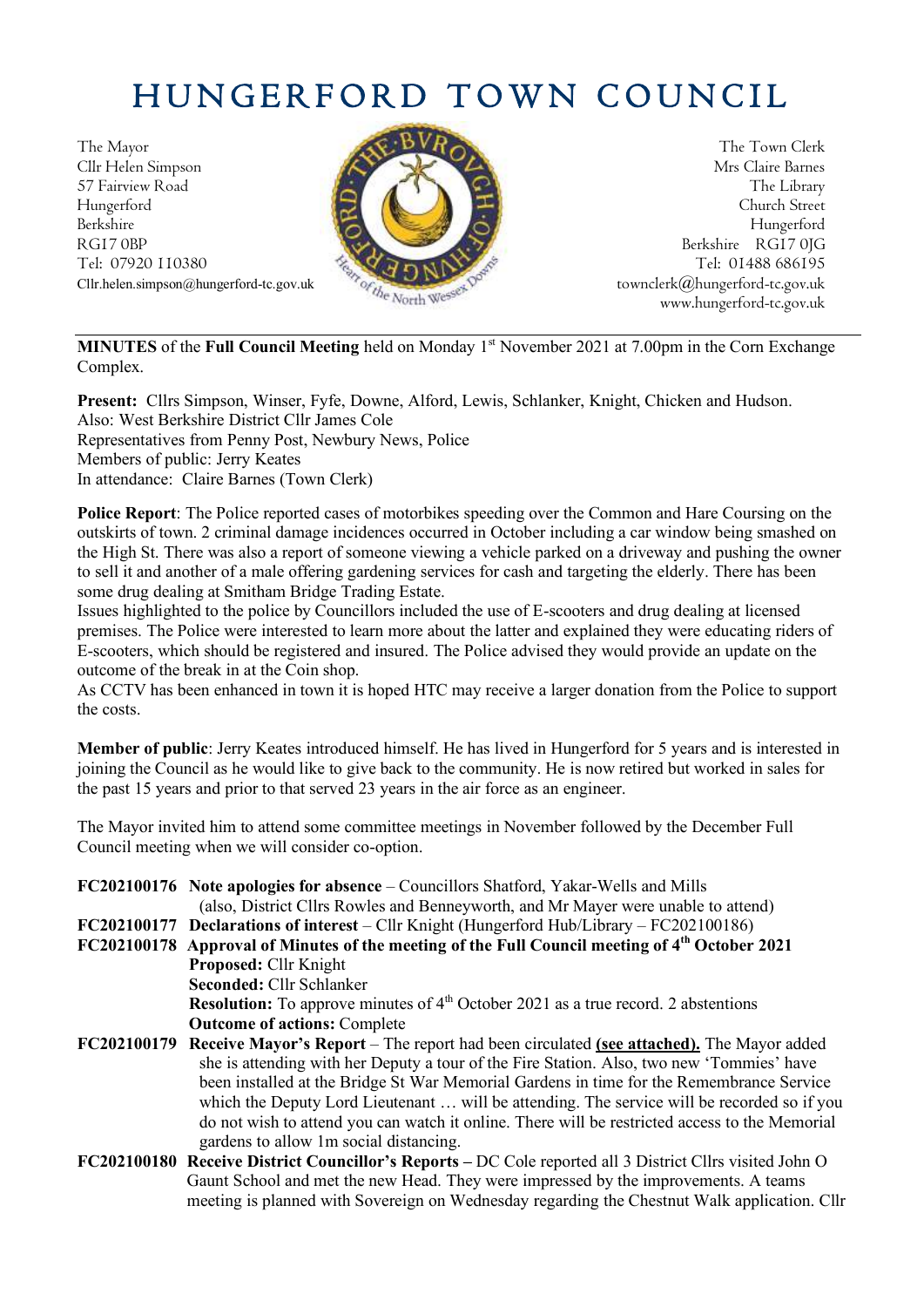Downe would like to know what the brief was from West Berks Council. The application has been called in but DC Cole would be happy to withdraw this if the planning can satisfy certain criteria. DC Cole met with Peter Joseph (Constable of Town & Manor (T&M)) via Zoom to explain the importance of Conservation Areas. A team of 4 is required. HTC, T&M and a member from Hungerford Historical Assoc. are on board.

**ACTION:** Clerk to put a request on social media for a fourth member to join the Conservation area team.

DC Cole advised a consultation on Adult Care has just gone out.

A 30mph limit will be effective through the Common from December 2021. DC Cole has spoken with T&M who are interested in Speed Indicator Device (SID) training and may contribute towards the purchase of a device.

Notes from the District Parish Conference have been circulated which included info on speeding devices. SIDs work on 30 or 40mph limits and the more expensive models can display messages such as 'beware of cattle'. The equipment can be loaned for 3 weeks, by a trained user who would also be responsible for the insurance and for moving it to different locations. The kit records data that you can download as evidence which would be required if applying for traffic calming measures. If we wished to purchase a hybrid SID, the cost is approx. £6K. We have an option to sign up to speedwatch for £160.

**ACTION:** Debate this further at H&T Committee and invite Town & Manor to attend.

**FC202100181 Health & Safety** – **Any complaints or concerns, including Impact of Coronavirus** – The temporary speed sign outside Dobbie's on the A4 has been effective in slowing drivers down. Speeding is a concern of many residents.

The Mayor advised she has written to West Berks Council following the change to the accessibility of lateral flow tests. Public are requested to obtain a code prior to collecting tests from Boots now and people were being turned away because they didn't have one. She has also asked for the testing station to return to Hungerford. Concerns were voiced over the lack of information and confusion over how to get a booster jab or  $3<sup>rd</sup>$  jab. Hungerford surgery aren't promoting it. **ACTION:** Clerk to promote the relevant government link online.

- **FC202100182 Hungerford 2036 Receive a report from the Project Team –** H2036 are in the process of analysing the recent housing sites consultation and have nothing further to add to the last report submitted early October.
- **FC202100183 Receive Committee reports (no more than 3 minutes per report)** Committees have not met.

#### **FC202100184 Propose authorisation of payment run (circulated with copies of invoices) for October Proposed:** Cllr Winser

**Seconded:** Cllr Simpson

**Resolution:** Agree payment run for October totalling £22,099.55

Councillors were reminded that each Committee will consider 2022-23 budgets during their next meeting in November and were encouraged to review the Action Plan and bring forward any ideas.

#### **FC202100185 Propose year to date accounts –** refer to circulated Income/Expenditure Report. **Proposed:** Cllr Winser **Seconded:** Cllr Knight **Resolution:** Agree accounts with positive variance of £70,610*.*

**FC202100186 To discuss and agree 2022/23 library grant request for £9000 –** Cllr Knight talked through his report **(see attached).** The projection was to reduce their grant request from £10k to £6k over 5 years. They hope to do this but are a year behind due to Covid He added they are having a survey of the control systems of the library (13 zones) to consider how they can reduce energy consumption. During lockdown the energy costs only dropped by 20%. They will consider getting a smart meter. On Wednesday the Curve will be opening selling gifts to raise money. Future opening days will be Tuesdays and Fridays. **Proposed:** Cllr Winser **Seconded:** Cllr Simpson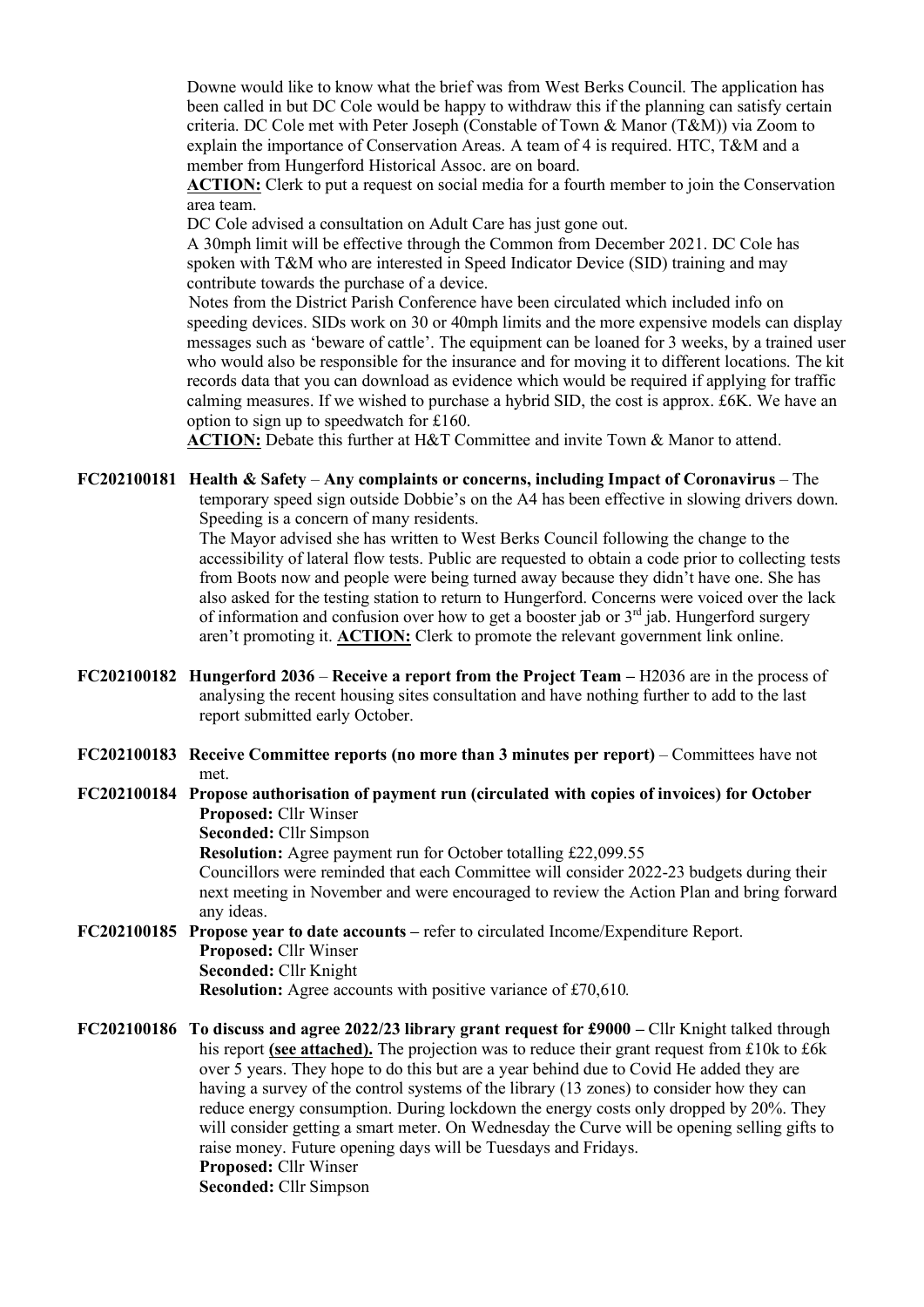**Resolution:** Agree a grant of £9,000 for Hungerford Library & Community Trust for 2022-23. One abstention. The Mayor thanked the Hub team and wished them the best for the opening of the Curve.

- **FC202100187 Receive update on progress with Croft Field improvement project** Planning permission has been granted for our project. Kennet Design are arranging for building contractors to view the site. HTC will invite tenders in due course.
- **FC202100188 Christmas lights Switch on Event –** The Christmas trees are all arriving on Friday. The Switch on, by Roger Beard, will take place on Sunday 28<sup>th</sup> Nov from 4pm to 5pm outside the Town Hall. The schools, Town Band, Community of Hungerford Theatre Company and Academy of Vocal Arts are forming the entertainment. Kennet Radio will be providing the sound system. The Mayor was delighted to announce Rotary are bringing back Santa's Sleigh to Hungerford.
- **FC202100189 Any other Reports (3 minutes each) not to include any proposals** In June, HEAT ran an electric vehicle event. Cllr Downe advised HEAT is planning an event on home heating, to take place in May 2022. They may look for support from HTC and WBC. Hungerford Carnival will take place next year on Sunday  $17<sup>th</sup>$  July 2022.

## **PART 2**

#### **Confidential**

The public and press may be excluded from the meeting on the grounds that publicity might be prejudicial to the public interest as per the Public Bodies (Admissions to Meetings) Act 1960.

**FC202100190 Triangle Field Management Agreement – Receive update –** A draft Lease has been received today from our solicitors.

**ACTION:** Clerk to arrange a meeting of the Working Party to consider the draft.

- **FC202100191** Leisure Strategy update  $-$  The next AMG meeting is set for  $26<sup>th</sup>$  Nov.
	- **ACTION**: Clerk to escalate as there has been no response from WBC to our land proposal at JOG School for 3 months.

Council wishes to proceed with considering designs for a new skate park and pump track which would go on the existing site. Cllrs Schlanker, Fyfe, Winser, Lewis and Alford volunteered to join a working party led by a member of public who will set up site meetings with contractors.

**FC202100192 Swimming Pool House – Consider options following correspondence with letting agent - Proposed:** Cllr Simpson **Seconded:** Cllr Winser **Resolution:** Agree expenditure of £648 for electrical inspection

> **Proposed:** Cllr Knight **Seconded:** Cllr Fyfe **Resolution:** Agree expenditure of £864 for new consumer unit

**ACTION:** Appoint electrical contractors

**Proposed:** Cllr Simpson **Seconded:** Cllr Lewis

**ACTION: Resolution:** To deinstruct Marc Allen with immediate effect and appoint Nye and Co to manage the letting of the property for a 10% fee.

Meeting closed 8.58pm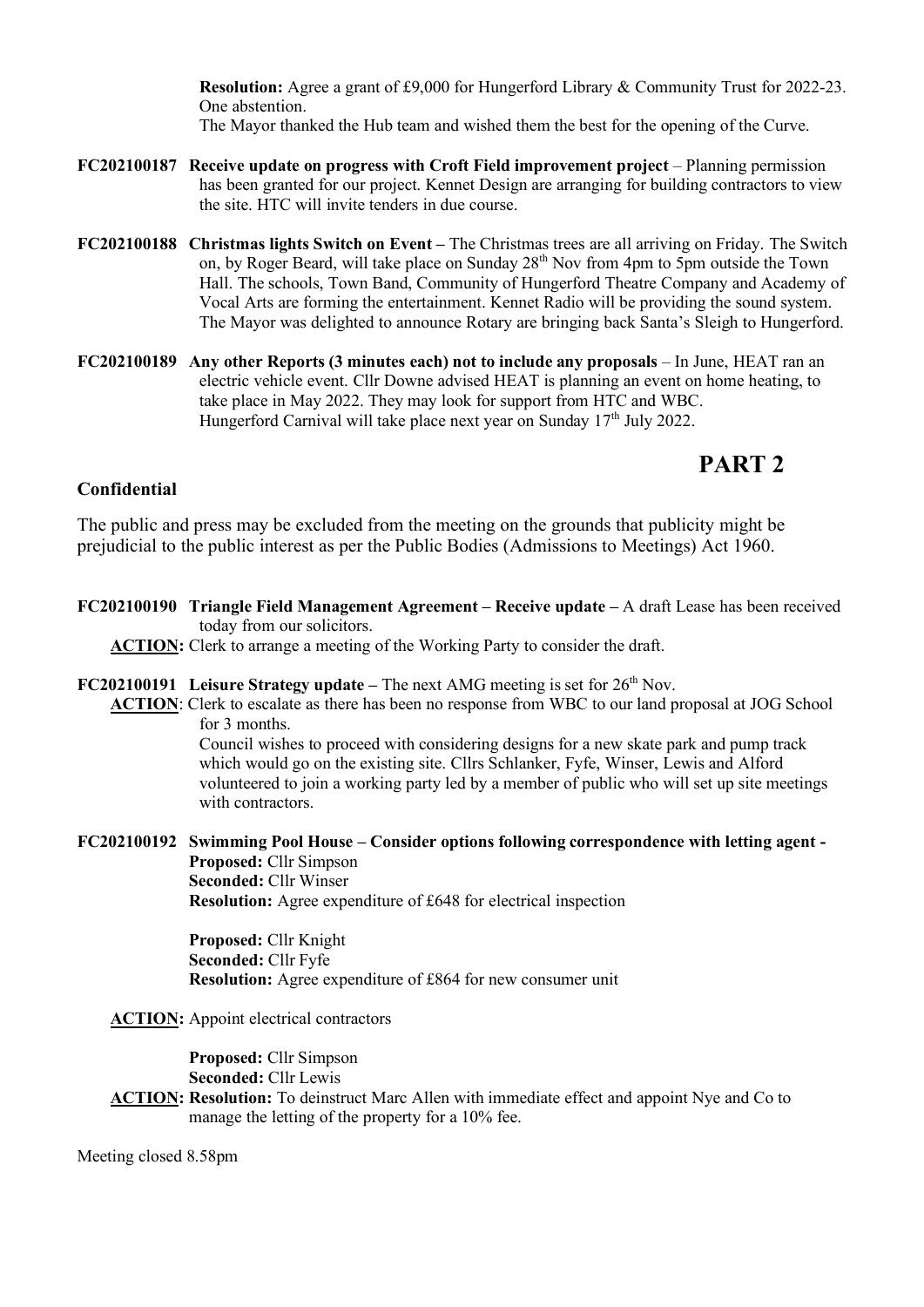#### **Cllr Helen Simpson Mayors Report Full Council 1 st Nov 2021**

#### **Croft Field Activity Centre**

HTC has just heard our planning application for improvements to the croft field centre have been approved, we will now seek to obtain quotes to undertake the required works.

#### **Remembrance Sunday 14th November**

This year's remembrance parade will go ahead as usual, we will socially distance the wreath layers to be 1m apart, the war memorial area will be managed so that we can ensure a safe space, we will enjoy having Hungerford Town Band and 6<sup>th</sup> Armoured Close Battalion Support - REME involvement once more.

#### **Opening of Judiciary – Reading**

I attended this event with Cllr Knight. The event was well attended by Civic leaders and is always such a lovely service to attend.

#### **Mindfulness Garden Opening**

I was delighted to attend the opening of the mindfulness garden at Hungerford Primary School. The garden has been beautifully put together with lots of help from the children. I think it will be a lovely addition to the school and really help to create a quiet reflective area for the children to sit and read. I can't wait to re-visit the garden as the planting becomes more established.

#### **Meeting with Bewley Homes**

Cllr Downe and I met with representatives of Bewley Homes including Managing Director Andrew Brooks and their PR consultant Chris Wotton. We were given a guided tour of the new development and discussed concerns from both sides. It was agreed we would issue a joint statement which was published in the local press. The welcome pack we had produced for new residents previously will now be jointly sent out with Bewley's own welcome/new home pack.

#### **Opening of the Volunteer Centre Newbury**

I was invited to attend the opening of the new volunteer centre in Newbury High Street. MP Laura Farris and High Sherriff Willie Hartley-Russell were also in attendance along with civic Mayors and invited guests. It was nice to hear from individuals who have been helped by the volunteer centre and nice to meet some of the volunteers working hard to help the community.

#### **Kennet Radio Mayor's interview**

I have taken part in a recorded interview will be aired on Thursday this week. I covered some of the projects HTC is involved in, Christmas Light switch on and remembrance Sunday as well as why I joined HTC and my role as current Mayor.

## **Hungerford Town Council**

**Public Report to:**

Full Council

**Agenda Item No FC202100186**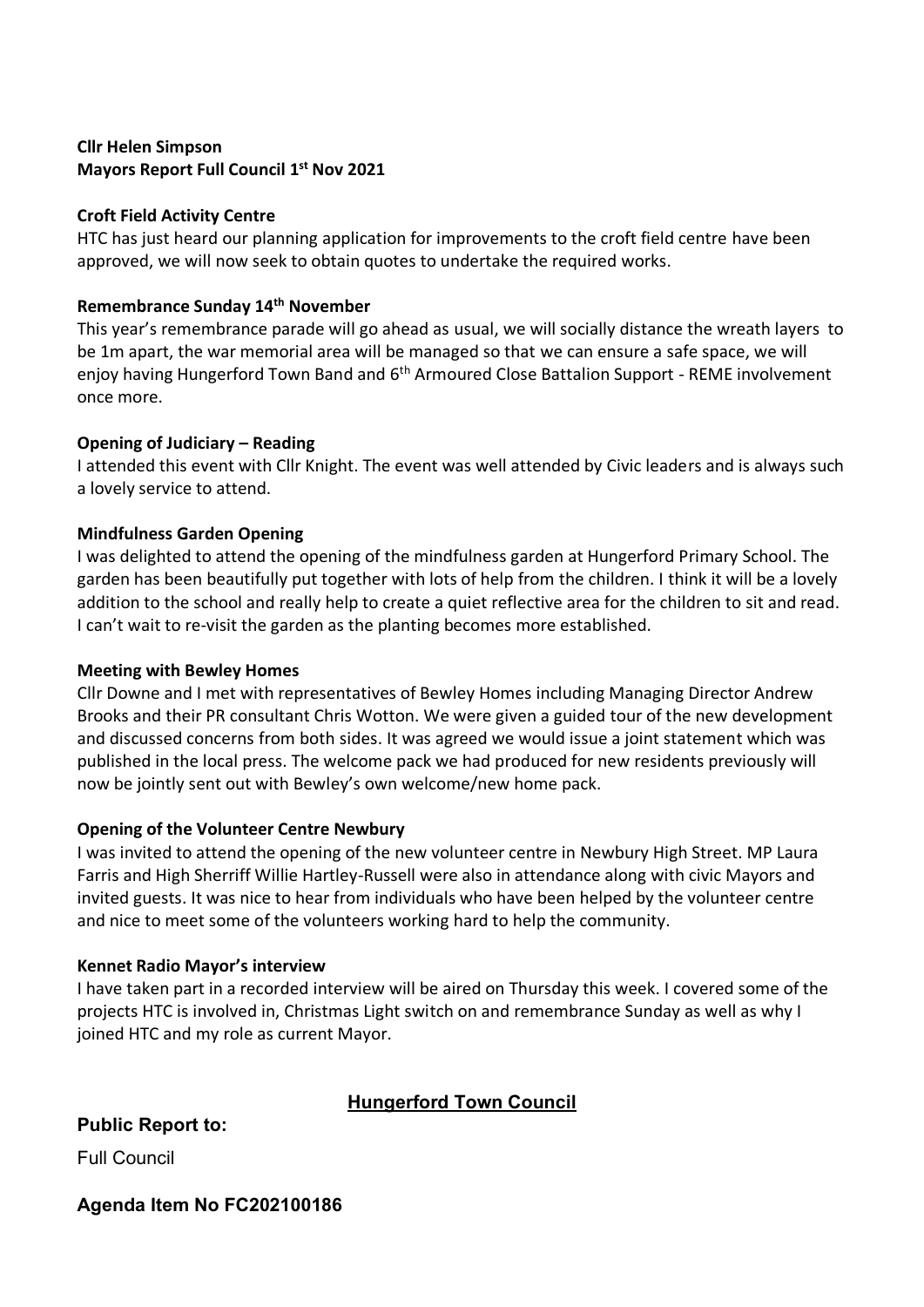## **Background**

The yearly application for a grant to support the Hungerford Library & Community Trust for financial year 2022-2023. Since June 2018 the trust has taken over the running of the Hungerford Library building (except for the Town Council Office and the public toilets). Hungerford Town Council have now leased the building from West Berkshire Council for 99 years at peppercorn rent of £5 pa and HLCT is sub-leasing the building from HTC.

I must point out that since the Library building has been taken over by HTC four significant financial benefits have occurred as follows:

- 1) The rent for the office of £5,000pa paid by HTC to WBC (since 2009) is no longer paid.
- 2) Since 2017 WBC required an annual levy to be paid for a continuation for the library service of £1.00 per resident which would be £6,000 per annuum in the case of Hungerford. (Thatcham and Newbury Town councils pay £24,000 and £32,000 respectively) Due to the arrangements with Hungerford Library this levy has been waivered by WBC.
- 3) All HTC committee meetings have been transferred from the Town Hall building (run by Town & Manor) to the library resulting in an annual hire fee saving of approx. £2,000
- 4) The electricity and gas heating usage by the Town Council is paid by the trust. The total running costs are nearly £4500 pa for the whole building.

The takeover of the building lease by HTC means that nearly £15,000 does not need to be paid to WBC. HTC does now pay for building insurance and exterior maintenance while HLCT pay for liability and contents insurance.

All other running costs and further investment for the interior of the building are now paid for by the trust. The trust fundraises and hires the building out to the community & local businesses to generate revenue for these running costs of approx. £7000 in year 2019/20 Whilst the revenue raised was increasing with regular booking established it is currently around 30% of the costs required. Since March 20 Covid 19 has had a dramatic effect on fundraising with the building being closed for a total of 9 months in two periods of lockdown and ALL bookings cancelled revenue fell by around £8000. The Library has been reopened since July 2021 with bookings and revenue are starting to return but not yet at previous levels. Currently the running costs are approx £23,000 PA. The hub employs a Hub manager who is seeking to increase fundraising and revenue opportunities.

## **Objective**

To secure a grant for the financial year 2022/23 of £9,000 (last year a similar £9,000 was awarded) This grant if you take into account the £15,000 benefit that HTC now enjoy means that the council still have a significant gain with this arrangement. The trust is trying to manage its affairs in a prudent manner and has plans for a series of improvements to the building to help generate additional income and to improve the building environment. The financial strength of the Trust ensures that this long-term project does not fail.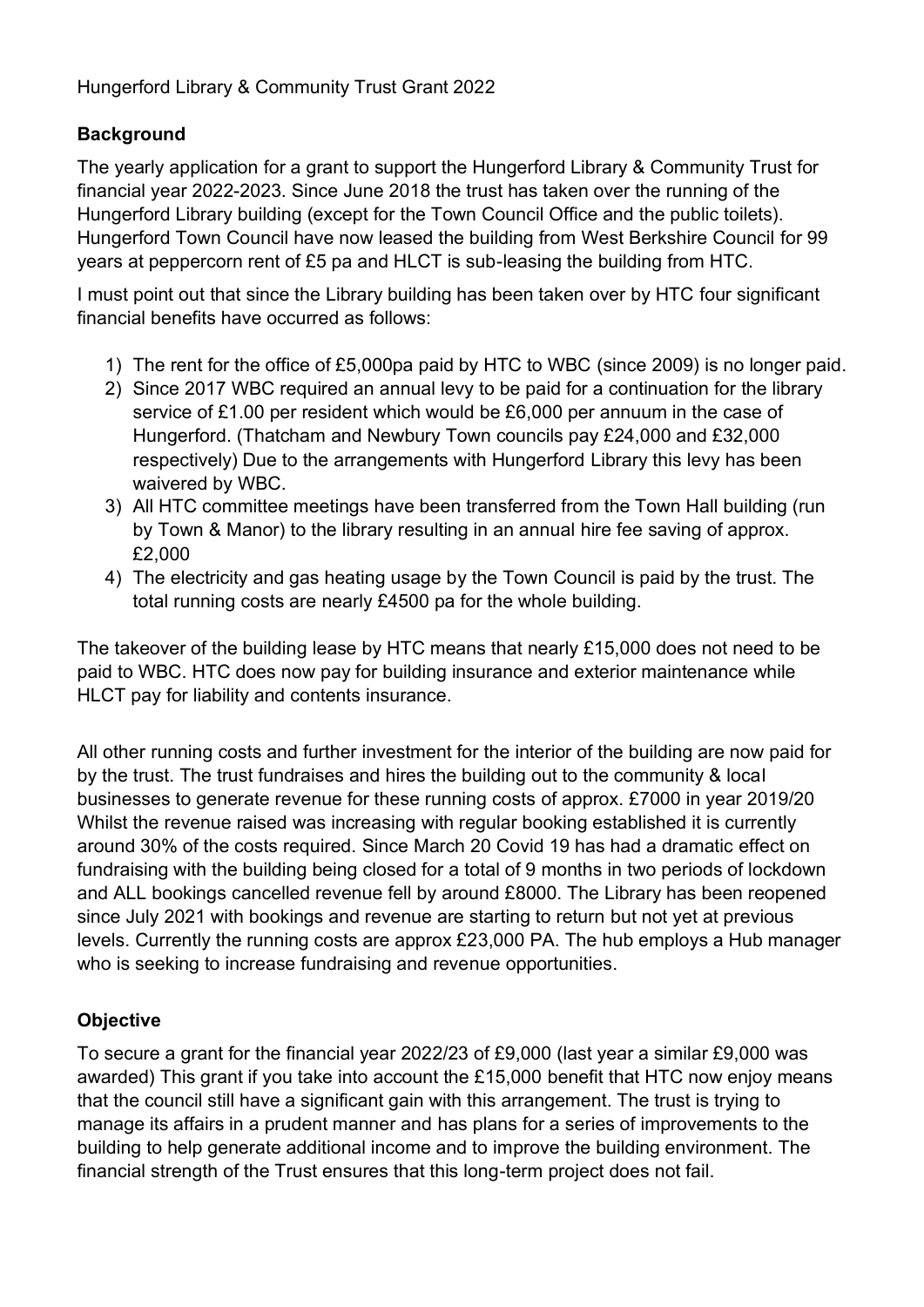### **Projects undertaken to date**

- 1) New Kitchen has been installed into the building (this was paid for by a Tesco Grant)
- 2) A total of 40 new folding chairs have been purchased to enable the Hub to hold meetings and events in the building
- 3) New book racks on wheels have been purchased to enable the space in library to be opened up for events.
- 4) New LED lighting installed saving running costs. (a grant of £5,000 secured from WBC)
- 5) The rear garden has been landscaped (during summer 2020) with a new wooden fence, shed and seating at a cost of £4000
- 6) The internal layout has recently been changed which involved moving data cabling and power for the WBC PCs and acquiring some new furniture.
- 7) The outside lighting has been replaced with energy efficient LEDs during summer 2021 helping to reduce electricity usage.
- 8) Refurbishment of The Curve (room at front of library) New LED lights , racking and new furniture and decoration.(summer 2021)
- 9) Since reopening the trustees have offered The Hub building space to Hungerford based groups and charities at no cost. This currently is a one year trial until summer 2022. Subject to finance the trustees would like to make this permanent. (see future projects below)

## **Future Projects**

- 1) Improving green footprint including adding solar panels on roof to generate electricity (savings in running costs) and a heat pump (replacing original gas boiler now 13 years old)
- 2) Install Air Conditioning in the building
- 3) Installation of a disabled toilet for users
- 4) To offer free rental space to ALL Hungerford based charities and groups on a permanent basis.

## **Options.**

Agree/disagree with the objective above or award a different amount.

#### **Financial and Legal implications**

Awarding this grant from annual savings as described still leaves council with a surplus.

## **Other information**

Risks:

- Trust would fail without access to sufficient grants resulting in Town Council having to run the building itself at greater cost.
- If building handed back to WBC approx. £15,000 of annual costs would be incurred/
- Flagship project held in high esteem by West Berkshire Council could fail resulting loss of reputation for Hungerford and the Town Council.

Benefits: